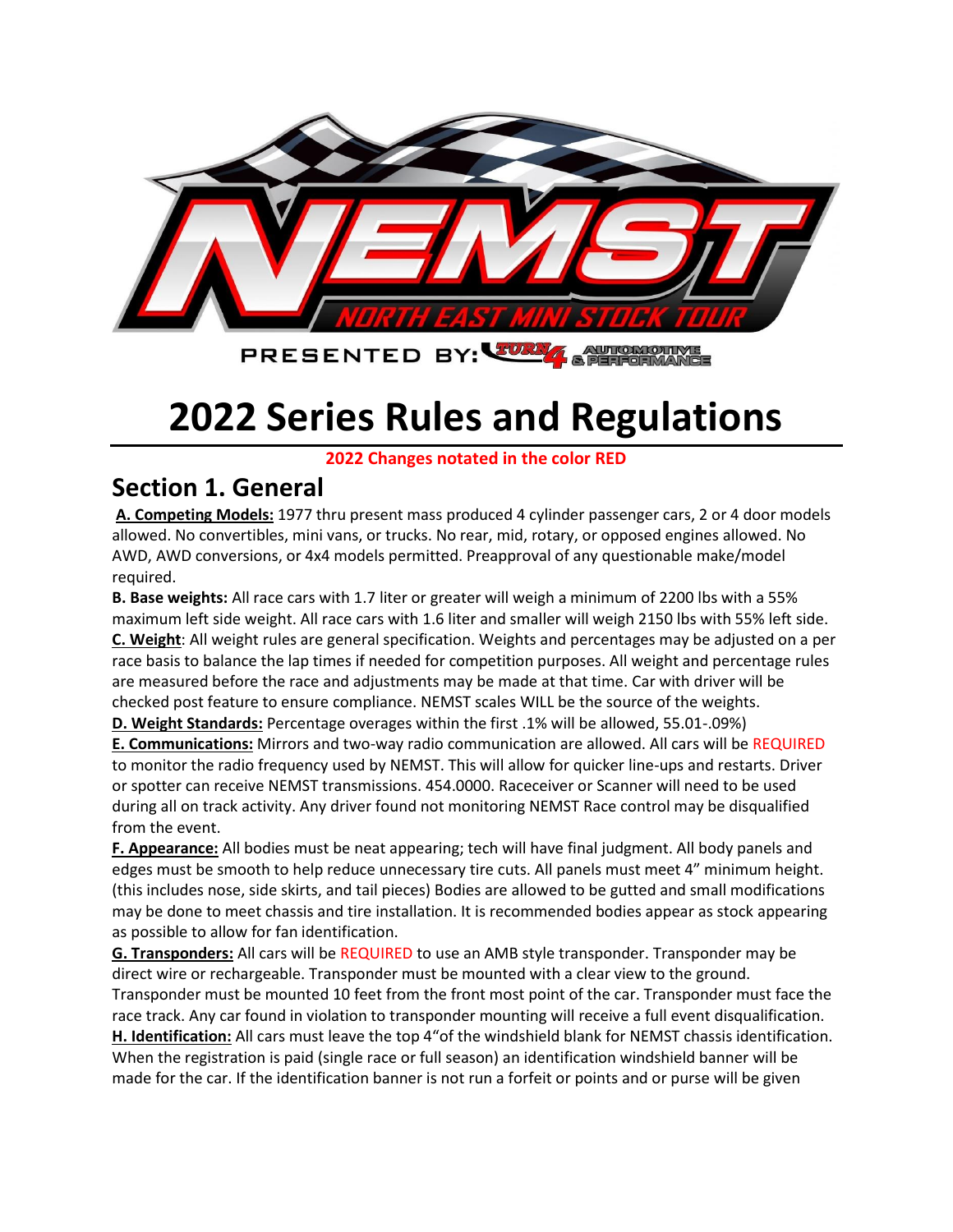# **Section 2. Bodies**

**A. Inner panels:** Stock firewall and floor-pan must be intact. Floor-pan may be fabricated but it MUST cover entire floor area between the front and rear firewalls. Floorboards not required to match side to side. Firewalls MUST remain in stock locations. Bodies from any manufacturer can be used. Bodies may be fabricated.

**B. Bodies:** Roof MUST be steel; Mustang may use factory replacement fiberglass roof. Doors, fenders, quarters, and trunk-lid may be steel or aluminum be MUST be stock in appearance and size. Hoods must be stock, aftermarket steel, or fiberglass, NO ALUMINUM hoods will be permitted even if OEM. Tail section of car must be closed and no cut-outs or openings are permitted. Aftermarket noses and tails pieces are allowed. Any car using a Fiberglass roof will be required to have a steel (22GA minimum) roof plate. All Bodies required to be 4 inches from the ground. ¼" allowance will be given. Installation with dzus or ¼ turn fasteners.

#### **C. Accessories:**

1. Spoilers: maximum 58" X 5". MUST be placed aft of trunk lid or aft of rear window base. May be constructed of lexan, steel, or aluminum. Stock spoilers allowed. Metal spoilers must be made from three separate pieces with none of the three exceeding 20 inches in length. Spoilers WILL NOT extend beyond width of the decklid.

2. Windows: Lexan windows may be used. Quarter, and rear windows allowed but not required. Door windows are not permitted. Undamaged stock front windshields may be allowed with prior request and approval. Glass windshield is permitted as long as it is factory safety style glass.

3. Rub rails: Exterior rub rails are allowed only between the front and rear tire and MUST stay in contact with the body their entire length. Steel rails MUST be secured to the cage in two places. Plastic rails may be riveted to body with a minimum rivet spacing of twelve inches.

**D. Roof Rails:** 2 Roof rails are permitted lengthways of the car. Rails can be no longer then the steel roof panel. Rails must be no higher than 1½" above the surface of the roof. Rails may be made from steel, aluminum, lexan, or plastic and must be securely fastened to the vehicle.

**E. Aftermarket Bodies:** ARBodies Muscle Car bodies allowed; must match chassis manufacturer. Body must be used in full no mixing and matching of other panels/pieces

# **Section 3. Chassis**

**A. Tubing:** Stock chassis may be tubed in front of strut towers, but must remain unaltered from strut or shock location to rocker panel. Chassis may be fabricated with tube beyond rear strut or shock towers. Tubing can be used to connect front and rear sub frames must be identical side to side. Piping is allowed to pass through either firewall. Caster/Camber plates are permitted and the top of the strut tower may be slotted for adjustment.

**B. Roll Cage:** Main cage must be constructed using a minimum pipe size of 1.5" X .095. Frame tubing must be minimum 2"x2"x.125. Main cage is defined as "any area between the factory firewalls". Drivers door bars must be plated (24 gauge minimum) or covered (.250 minimum) to reduce the risk of driver injury.

**C. Strut Towers:** Strut and shock towers must remain in factory locations, no movement of any factory placed suspension or chassis mounting points is permitted. No modification of stock sub frames allowed, i.e. cannot be cut open, tubed inside and resealed. Engine cross member must be stock OEM and unaltered.

**D. Fuel Cell:** Fuel Cell must be enclosed in a steel container. Fuel cell must have a rear crash bar in case of accident. Fuel cell must have fire wall mounted in between the cell and driver. Fuel cell must be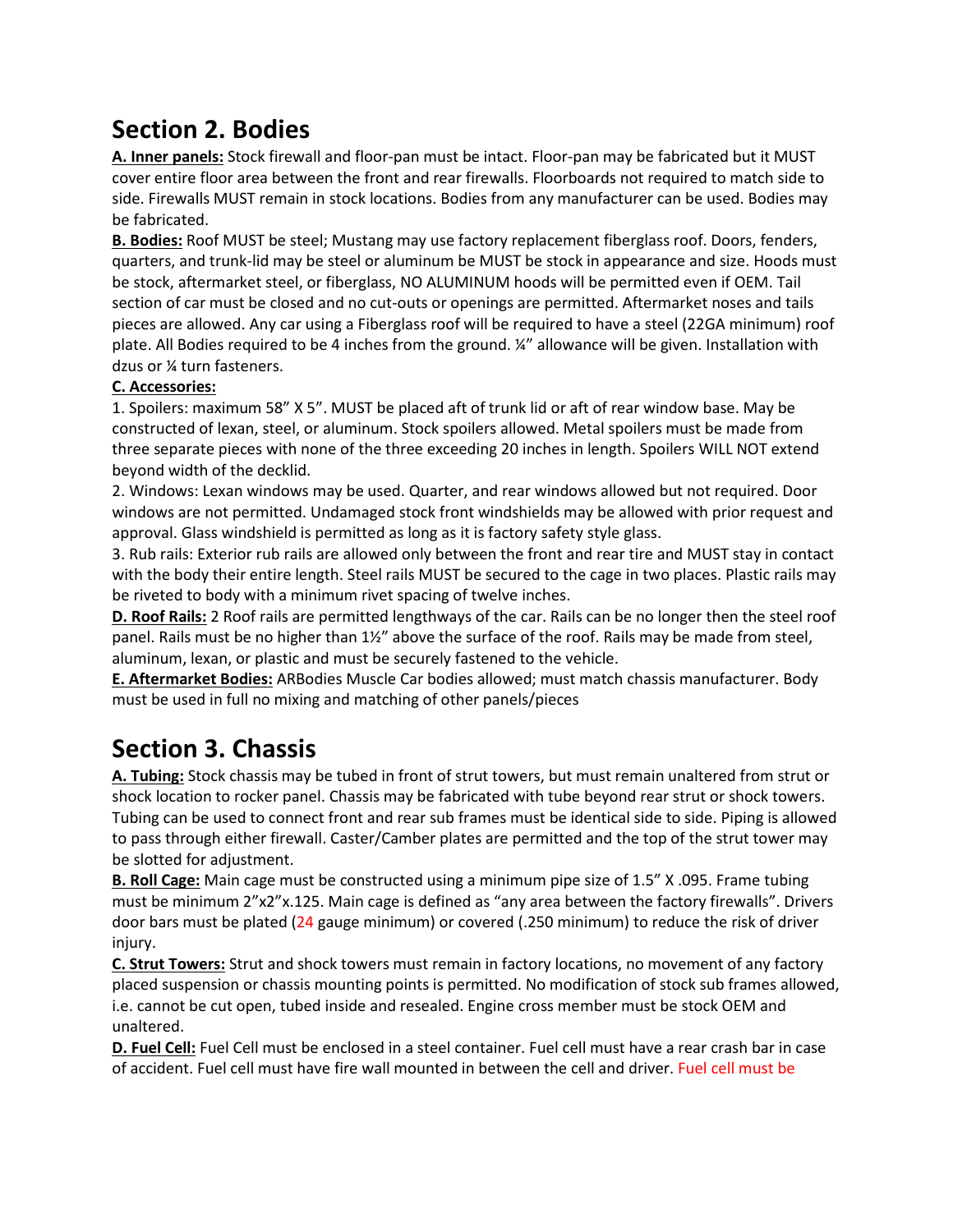mounted behind centerline of rear axle. Fuel cell must have a cage constructed of a minimum 1 inch square tubing.

**E. Lead:** Lead weight may be added to achieve percentages and overall weight required by the NEMST. All lead must be painted a solid color and have the car number painted or decaled onto the lead. Any cars losing a piece of lead during a race will face immediate disqualification.

**F. Excessive Tube/Repair:** Any cars using excessive tube to reinforce chassis from rust or crash damage will be subject to additional weight penalties. Weights will be handled on a car by car basis by NEMST Officials.

#### **Section 4. Suspension**

**A. Disclaimer: The rules within this section are made with GRAY AREAS in mind. We expect teams to take advantage of these gray areas but NOT violate the rules specifically written. Suspension mounting points MUST remain STOCK! Control Arms, Spindles, ETC MUST remain STOCK! Items not specifically covered MAY be fabricated and altered for performance enhancement.**

**B. Shocks:** OEM or stock replacement shocks and struts only, Bilsteins Allowed. No racing, or adjustable shocks/struts allowed. No performance or threaded body shocks/struts allowed. Non-damping adjustable Coilover Kits are allowed, no damping adjustment provisions are permitted on any make or model. Maximum 1 shock/strut per wheel, 4 total per car. Coil-over sleeve kits allowed. Sleeve kit must attach to unaltered DOT/OEM replacement shock. Weight jacks and adjustable spring cups are legal. Adjustable strut plates are allowed.

**C. Ride Height:** All cars must meet a 5 inch suspension ride height. Ride height will be measured at factory floorboard next to unibody. If floorboards are not in stock location the lowest point of the frame rail will be 4 inches.

**D. Springs:** Racing springs allowed. Any Diameter, any height is permitted.

**E. Tread Width:** Maximum tread width 72 inches measured from bead to bead. Bead is defined as the outside lip of the wheel used.

**F. Sway Bars:** Any size sway bars can be used, front or rear. Sway bar does not need to be factory for make and model used.

**G. Bolt-Ons:** All suspension parts (a-frames, spindles, hubs, etc) must be UNALTERED OEM. No cutting, bending or grinding AT ALL. Spindles must match side to side. Mustang may use QA1 K-Member.

**H. Brakes:** Four wheel brakes must be in working order. Brakes must be OEM or OEM replacement type. No exotic, aftermarket or racing brakes allowed. Cars can be converted to rear disk brakes using factory materials, factory materials can be used from ANY make and model. Aftermarket brake pedal assemblies with bias control are permitted.

**I. Control Arms:** Rear control arms may be fabricated from heim joints and radius rods. RWD may have a ¼" adjustment plus or minus stock length.

**J. Modified Upper Control Arms:** On cars where no factory camber adjustment is given cars may be allowed to modify factory upper control arms. Caster camber plates may not be used. Aftermarket control arms and hardware may be used. Control arms may be shortened or lengthened 1 inch, Control arm legs must be same length. All control arms will be checked BEFORE the car enters the racing surface and receive NEMST approval or not. Approved control arms will be marked and sealed to prevent further modifications without approval.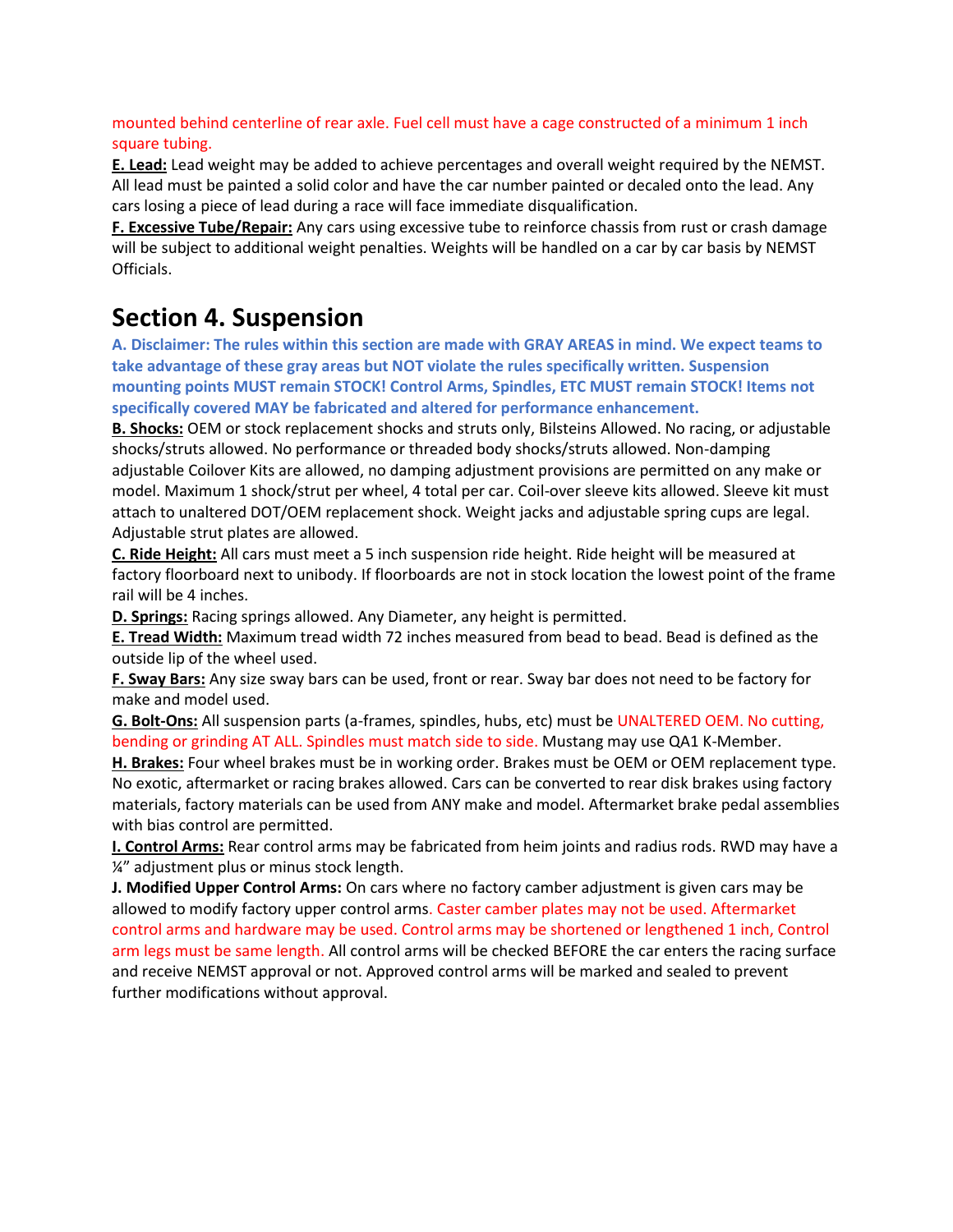# **Section 5. Wheels and Tires**

**A. Wheels:** 7 or 8 inch wide wheels with any production offset may be used. 13 and 14 inch wheels only. No mixing of rim diameter or width on car. Spacers may be used. NO homemade or altered wheels will be allowed. Racing wheels are required. 1 inch lug nuts are required on all four wheels.

**B. Tires:** Competitors may run any racing or DOT treaded 7 inch bias ply or radial. Durometer testing of tires will be conducted throughout the race event starting with the first practice. Any tire found to be softer than 55pts will be deemed illegal and penalties may be issued. There will be zero tolerance on durometer checks conducted by NEMST officials using NEMST tools. All tires must be same brand and compound. Tires can be up to one size different side to side,

**C. NOTE:** Each tire will be checked in a minimum of three locations. All locations checked must be 55pts or greater to pass.

**D. Specified Tires:** Hoosier 800 23/7/13 and 800 23.5/7/13 and 14 are the specified tour tires and will be for sale at the events. Tires not purchased from NEMST must be registered with a tour official prior to the feature line-up. A \$5.00 per tire fee may be assessed.

**E. Penalties:** Cars not using Hoosier racing tires will forfeit 25% of the posted purse and all additional awards.

**F. Tire Purchasing:** Tires will be available to purchase from the NEMST. Tire sales may be limited and controlled at officials discretion.

#### **Section 6. Engine**

**A. Engine Identification:** All cars MUST have their engine size and minimum weight post via vinyl decal or paint on either the hood or windshield of the vehicle.

**B. VVT:** All VVT equipped cars will add 75 lbs. All cars a variable valve timing system will be required to use make specific engines. Cylinder head and block must match. No mixing of VVT engines, heads or blocks.

**C. Block:** Block must be stock for make. 2540cc maximum displacement. (Actual displacement, not advertised engine size will determine the minimum car weight) Maximum overbore .060. Compression ratio may not exceed12:1. No stroking/destroking of engine.

**D. Heads:** Milling of head is allowed. No porting or polishing of any kind. The cylinder head must be stock for make. The combustion chamber must not be modified at all. Ford 2.3 will be allowed to use Race Engineering Cast Iron replacement head.

**E. Valves:** Oversized replacement valves are allowed, must be used in conjunction with factory sized valve seats. Stainless Steel OE replacements are allowed. Valves may use narrow stem. Ford 2.3 will be allowed to use 1.89/1.59 valve combination.

**F. Crankshafts:** Crankshaft MUST be OEM stock, no knife edging or weight removal allowed. No aftermarket cranks. Crankshafts may be balanced. Aftermarket pullies are allowed.

**G. Camshafts:** Camshafts 16v max lift .470, 8v max lift .550 at the valve, flat tappet or FACTORY roller style valve train. Valve train must match make, model, and year of engine declared. Lift is measured at the outermost portion of valve retainer. VTEC will require camshaft removal for lift inspection. ALL LOBES will be checked on VTEC equipped cars.

**H. Pistons and Rods:** Must be stock appearing. No light weight piston or rods allowed.

**I. Carburetor:** Holley 7448 350cfm MAX any brand may be used. Choke plate MUST be removed to allow inspection. 1" spacer or adapter between intake and carb allowed. Carbs are subject to outside flowbench testing for flow capabilities. Carbs found illegal will be confiscated.

**J. Fuel Injection:** Fuel Injection is allowed. Any size fuel injectors may be used. Any size throttle body may be used for fuel injection. ALL electronic fuel injection (EFI) cars will be required to run a NEMST supplied air restrictor in the intake piping. Air restrictors will be available to tour registered teams prior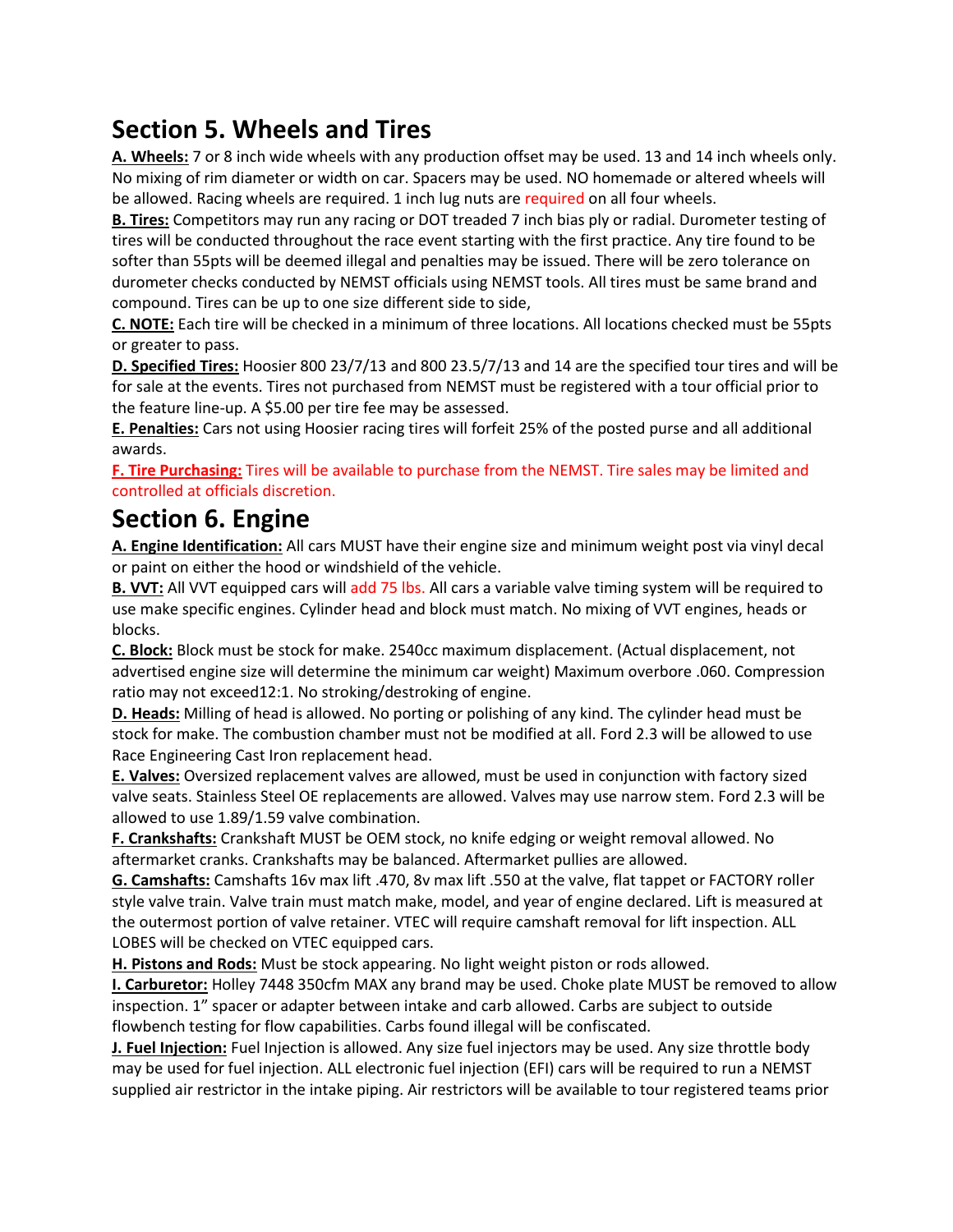to the first race. Units must be bought for \$20 from the NEMST and will be swapped out periodically at events. If tampering or modification is discovered the driver will receive a one calendar year suspension from tour competition and be stripped of all point s accumulated.

**K. Air Filter:** Air filter may stick above hood but will need to be covered so the filter is not exposed to open air. EFI cars must leave air filter in engine bay, filter must not extend ahead of radiator. Air filter spacer in between carb and filter is allowed up to 1"

**L. Intake manifold:** No porting or polishing of any kind. MUST use a stock intake manifold for make and engine used. Gasket matching is legal but you MUST use Fel-Pro Gasket for Engine Declared, maximum gasket match with be  $\frac{y}{2}$  inch (0.5"). 8 Valve cars may use aftermarket or fabricated intake manifold.

**M. Cooling system:** Any radiator may be used and MUST be mounted forward of engine. No anti-freeze. **N. Exhaust:** Headers will be allowed; Ford will not be allowed to use Thunder Valley or any 1 ¾" primary tube header. 2.5" maximum exhaust pipe diameter after muffler. All cars will be required to run a muffler. Cars that are deemed to loud for competition will be asked to conform to track/sanction requests at any time. Failure to meet such request will disqualify any finishes made in that event.

# **Section 7. Transmissions**

**A. Engine Setback:** All cars with swapped engines must have transmission output shafts inline with center of front hubs.

**B. Transmissions:** Transmission must be a stock unit for make; gear ratios may be swapped from other factory units. Must have 4 forward gears in working condition. 5th gear lockouts may be used but will need to be removed for transmission inspections. Cars with swapped engines may use transmission that matches the engine, if it differs from the model.

**C. Driveshaft:** Driveshaft must be steel and painted white. Shaft MUST have 1 driveshaft loop within 18 inches of the forward u-joint.

**D. Clutch:** Clutch must be functional, single disc, or puck style clutch with a stock finger type pressure plate.

**E. Flywheel:** (Option 1) Must be steel and weigh a minimum of 10 lbs. measured with NEMST tools. Must retain stock diameter. Weight will include mounting bolts. (Option 2) Flywheel May be ANY MATERIAL 8 LBS minimum weight, MUST BE SFI CERTIFIED. Dodge Neon: Factory riveted clutch/flywheel assembly. Must weigh minimum of 22 lbs including flexplate and mounting bolts.

**F. Flywheel (B):** No flywheel rules will be enforced with the acceptance of a 100 lb penalty. Cars must declare the Flywheel (B) rule before their first event of the season. Cars that have bypassed the flywheel rule and accepted the 100 lb penalty will be indentified with the letter 'F' on the windshield.

**G. Starter Engagement:** Starter must engage the flywheel, small diameter clutches utilizing a flexplate are NOT allowed. Section

# **8. Rear End**

**A. Rear Ends:** Rear end needs to be factory for make and model used. No quick change or 9" units allowed.

**B. Assemblies:** No aluminum components allowed, including brake drums.

**C. Control Arms:** Control arms may be reinforced, off-set bushing allowed. Fabricated heim joint arms allowed, ¼" adjustment plus or minus allowed.

**D. Camber:** No camber changes allowed to rear wheel drive solid (non-independent) rear ends. Section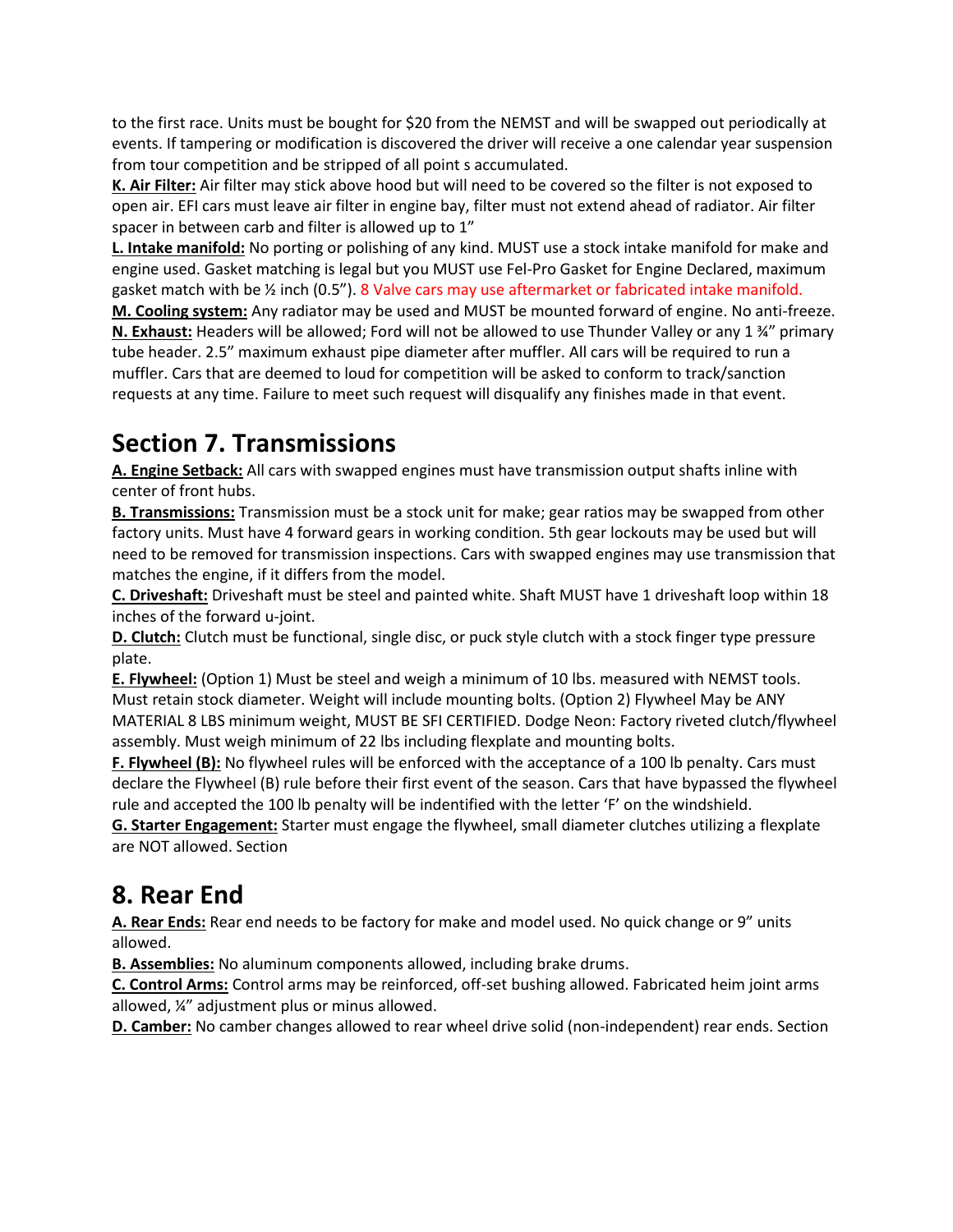# **9. Electrical**

**A. Ignition:** Stock ignition systems only, no magneto or MSD systems allowed. High output coils allowed if stock appearing. Aftermarket distributor may be used. Must be run from factory electronics. NO MSD ALLOWED.

**B. Starter:** Any starter in working condition. Alternators are optional but recommended.

**C. EFI:** Fuel Injection computer must be stock OEM style computer, factory computer upgrades allowed. Chips and Flashers allowed to re-tune settings. Must use the actual factory computer unit. \*\* NO STAND ALONE\*\*

**D. Firewalls:** All wires and/or fuel lines that cross through any firewall will be required to maintain a rubber grommet to prevent arcing.

### **Section 10. Safety**

**A. Racing Seat:** Full Containment racing seat must be used. Bolt on containment systems are allowed. Containment system is defined by a 1-piece 2-side reinforced head rest, and 2 reinforced shoulder rests. Headrest must be mounted to chassis or in accordance to manufacturer specifications.

**B. Restraint Systems:** NEMST requires the use of a head and neck restraint system. Zamp, Hutchins, HANS, Leatt, Neksgen, etc are all eligible models. A foam neck brace does not constitute as a head and neck restraint system.

**C. Fire suits:** Full 1 or 2 piece single layer minimum driving suit is required. Racing gloves and shoes are required.

**D. Helmets:** All drivers will be required to present a motorsports accepted racing helmet every season and after every wall impact. Any helmets deemed to be unsafe will need to exchanged before the driver is allowed to take the track. Helmets must be SA rated with a 2010 date code or newer.

**E. Steering Shaft:** Aftermarket steering shaft recommended. Must have quick release steering wheel. Steering wheel can be made out of steel or aluminum.

**F. Harness:** Five Point racing harness required, date must be within 3 years. Harness installation will be inspected. Drivers will not be able to race if the harnesses are installed against manufacturer suggestions.

**G. Window Net:** Window net required may be ribbon or mesh. Latch must be visibly marked with an arrow in case of emergency. Latch can be spring, buckle, or latch type. Window net must be dated within 3 years of the current race season.

**H. Battery:** Battery must be located forward of fuel cell. Battery must be secured by a minimum of two fasteners. It is suggested that the battery not be mounted within the engine compartment.

**I. Fuel Cell:** Fuel cell max 12 gallon capacity. Fuel Cell area must be separate from driving compartment. Fuel lines permitted to be run through the driver's compartment as long as they are fully encased in conduit and labeled. Fuel cell must be mounted behind centerline of rear axle. Fuel cell must have a cage constructed of a minimum 1 inch square tubing. Firewall cannot be made from aluminum. Fuel cell must be in metal container and approved by series officials.

**J. Fuel Pump:** Electric fuel pump must have switch clearly marked. Electrical on off switch must be located within reach from outside of car. Cars running fuel injection will require an oil pressure shut off switch.

**K. Certification:** Chassis will need to receive NEMST certification before any track time will be given at first event.

**L. Chassis:** All cars that compete in NEMST on tracks over ½ mile in length will be required to have roll cage piping in front of the front struts and beyond rear firewall.

**M. Fire Extinguisher:** All cars recommended to have a working fire extinguisher.